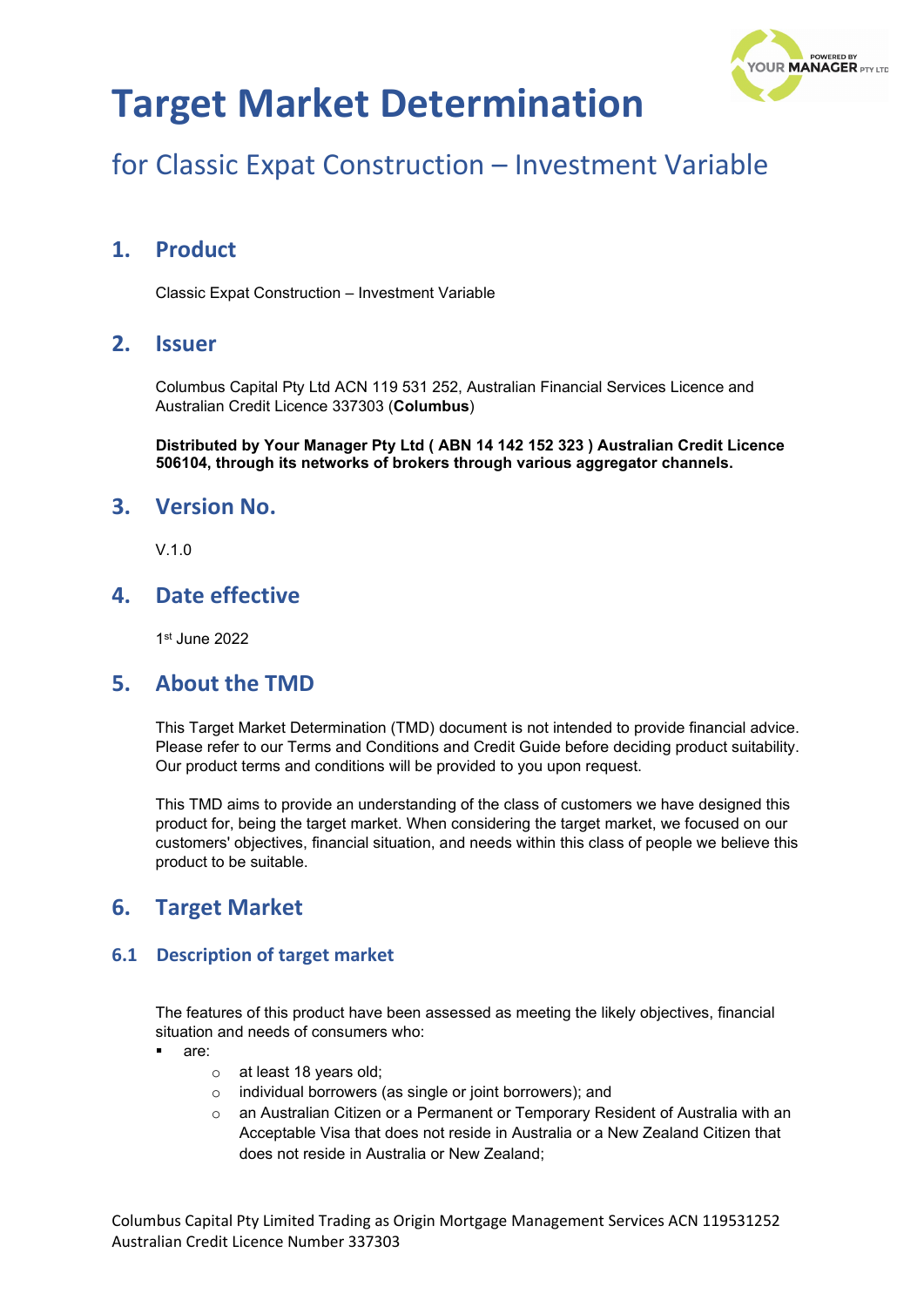

# for Classic Expat Construction – Investment Variable

- require a loan build a new investment home, renovate or demolish and rebuild an investment property;
- Interest Only option available during construction phase (max 12 months) reverting to Principal & Interest.
- **•** require an offset account;
- require the flexibility of a variable interest rate;
- require the ability to make additional extra repayments without penalty; and
- want the option of either principal and interest or interest only repayments.
- satisfy our eligibility criteria:

Although variable interest rates fluctuate, the product meets the likely objectives, financial situation and needs of consumers in the target market because it allows them to deposit funds into an offset account and/or make additional payments directly into the loan to reduce the amount of interest payable whilst maintaining the ability to draw on surplus funds when required. This product also allows consumers to select interest only or principal and interest repayments in order to reduce their overall debt and build equity.

#### **6.2 Classes of consumers for who the product may not be suitable**

This product may not be suitable for consumers who:

- do not meet the eligibility requirements;
- are seeking the certainty of fixed repayments over the term of the loan;
- are looking to purchase or refinance a residential owner occupied property;
- are looking to purchase or refinance an existing investment property; or
- require the ability to provide alternative methods of income verification.

#### **6.3 Description of the Product, including key attributes**

- Variable interest rate;
- Repayment options:
	- o principle and interest; or
	- o interest only
- Redraw available
- Minimum loan size: \$50,000
- Maximum Loan Size: \$2,000,000 (subject to LVR and postcode policy)
- Maximum LVR: 75%
- **Offset facility available**
- Application fee is payable
- Settlement fee is payable
- Valuation fee is payable
- Ongoing fee is payable

### **7. Distribution Conditions/ Restrictions**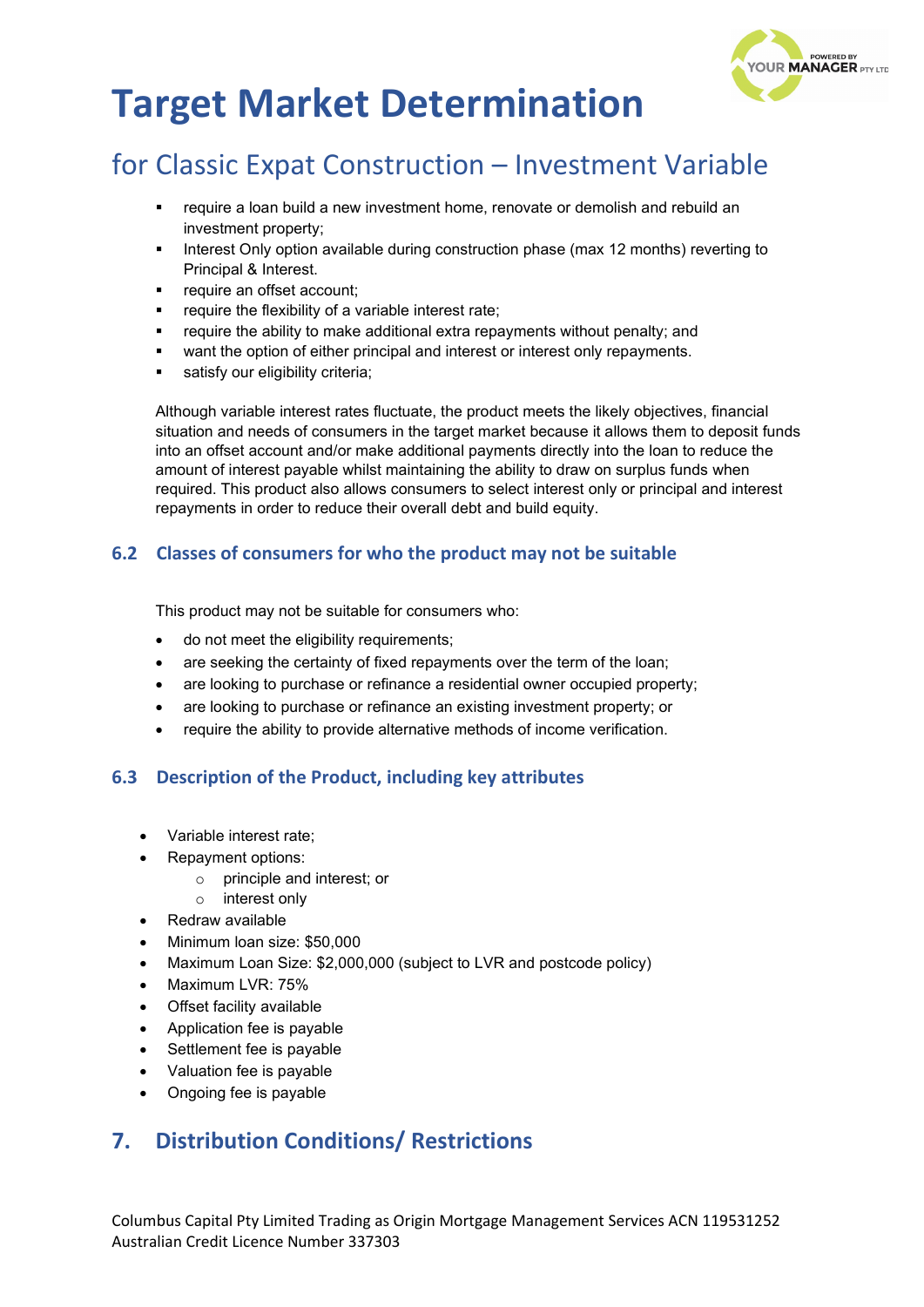

# for Classic Expat Construction – Investment Variable

The following distribution channels and conditions have been assessed as being appropriate to direct the distribution of the product to the target market:

- **Direct** 
	- Online
	- By phone
	- In person (e.g. branch, agency, or premises visit)
- Third party Accredited mortgage brokers subject to Best Interests Duty (BID)

The distribution channels and conditions are appropriate because:

- the product has a wide target market;
- our staff have the necessary training, knowledge and accreditation (if required) to assess whether the consumer is within the target market. All of our staff must continually satisfy annual compliance reviews.
- we rely on existing distributors, methods, controls and supervision already in place;
- our approval system has checks and controls in place to flag applicants who may be outside the target market; and
- accredited mortgage brokers are subject to a higher duty under BID to ensure that the product is in the best interests of the particular consumer.

#### **8. TMD Reviews**

We will review this TMD as follows:

| Initial review  | Within 12 months of the date of this TMD                                                                                                                                                                                                                                                                                                                                                                                                                                                                                                                                                                                           |  |
|-----------------|------------------------------------------------------------------------------------------------------------------------------------------------------------------------------------------------------------------------------------------------------------------------------------------------------------------------------------------------------------------------------------------------------------------------------------------------------------------------------------------------------------------------------------------------------------------------------------------------------------------------------------|--|
| Periodic review | Each year on the anniversary of this TMD.                                                                                                                                                                                                                                                                                                                                                                                                                                                                                                                                                                                          |  |
| Review triggers | Specific events will prompt Columbus to review this TMD, which<br>includes:<br>A significant dealing of the product to consumers outside the<br>target market occurs;<br>A significant number of complaints are received from<br>$\sim$<br>customers in relation to the product;<br>A significant number of defaults occur;<br>۰.<br>A significant breach has occurred in connection with the<br>$\blacksquare$<br>issuing and distribution of this product; and<br>A significant number of late repayments are being recorded;<br>۰.<br>A material change is made to this product.<br>Unexpected early stage arrears are detected |  |

If a review trigger occurs, we will complete a review of the TMD within ten business days. Meanwhile, we will cease to offer this product to our customers until our TMD review concludes and any necessary changes to the product or TMD, including distribution methods, are made.